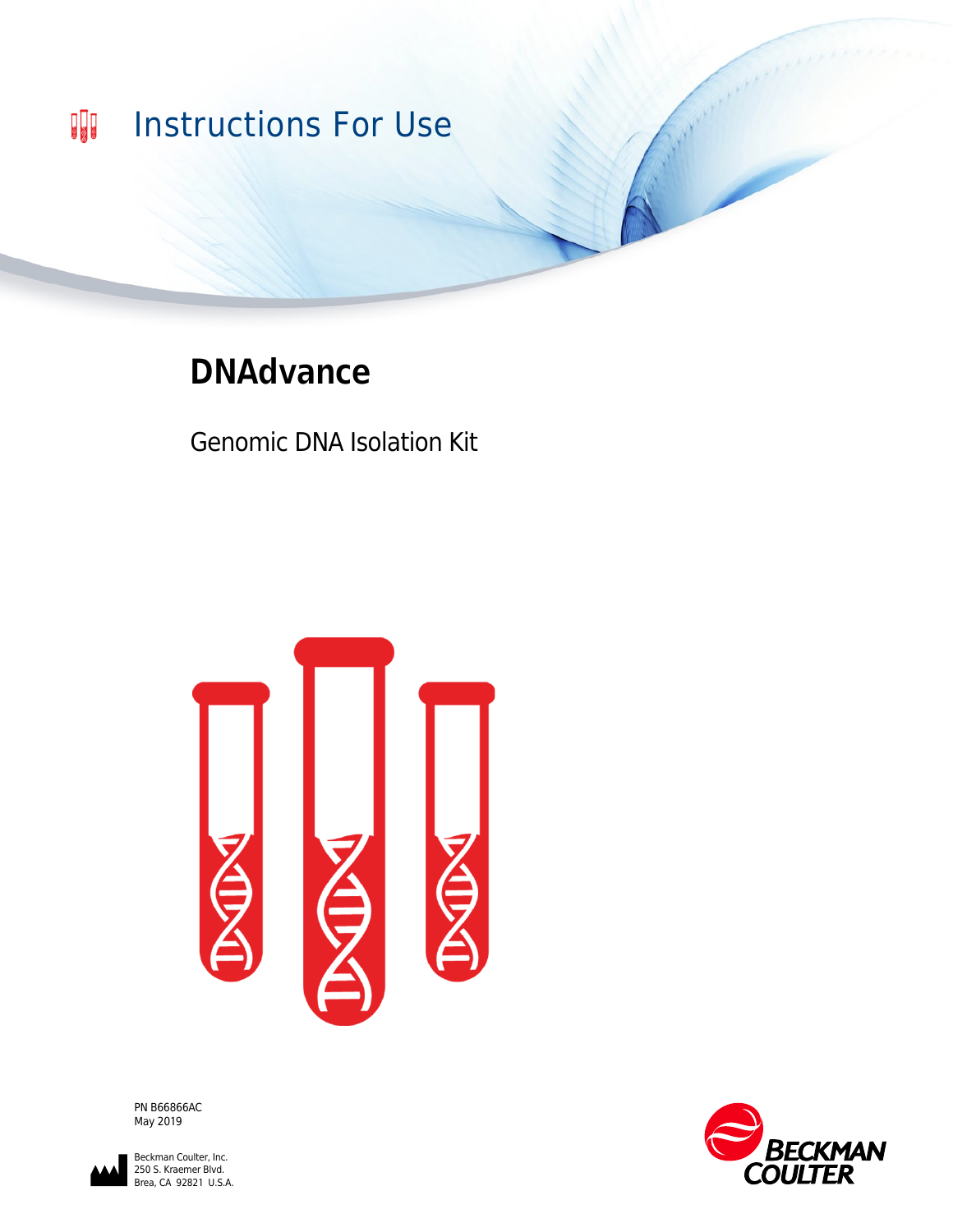**DNAdvance Genomic DNA Isolation Kit Instructions for Use** PN B66866AC (May 2019)

© 2019 Beckman Coulter, Inc. All rights reserved.

Beckman Coulter, the stylized logo, and the Beckman Coulter product and service marks mentioned herein are trademarks or registered trademarks of Beckman Coulter, Inc. in the United States and other countries.

All other trademarks, service marks, products, or services are trademarks or registered trademarks of their respective holders.

#### **Contact Us**

- **•** For questions regarding this protocol, call Technical Support at Beckman Coulter at 1-800-369-0333.
- **•** For additional information, or if damaged product is received, call Beckman Coulter Customer Service at 800-742-2345 (USA or Canada) or contact your local Beckman Coulter Representative.
- **•** Refer to *[www.beckman.com/techdocs](http://www.beckman.com/techdocs)* for updated protocols.

Glossary of Symbols is available at [www.beckman.com/techdocs](http://www.beckman.com/techdocs) (PN C05838).

#### **Product Availability**

REF C42213 - DNAdvance, 50 Prep Kit

REF A48705 - DNAdvance, 384 Prep Kit

REF A48706 - DNAdvance, 9600 Prep Kit

Find us on the World Wide Web at: **[www.beckman.com](http://www.beckman.com)**

Beckman Coulter Eurocenter S.A. 22, rue Juste-Olivier Case Postale 1044 CH - 1260 Nyon 1, Switzerland Tel: +41 (0) 22 365 36 11

Printed in USA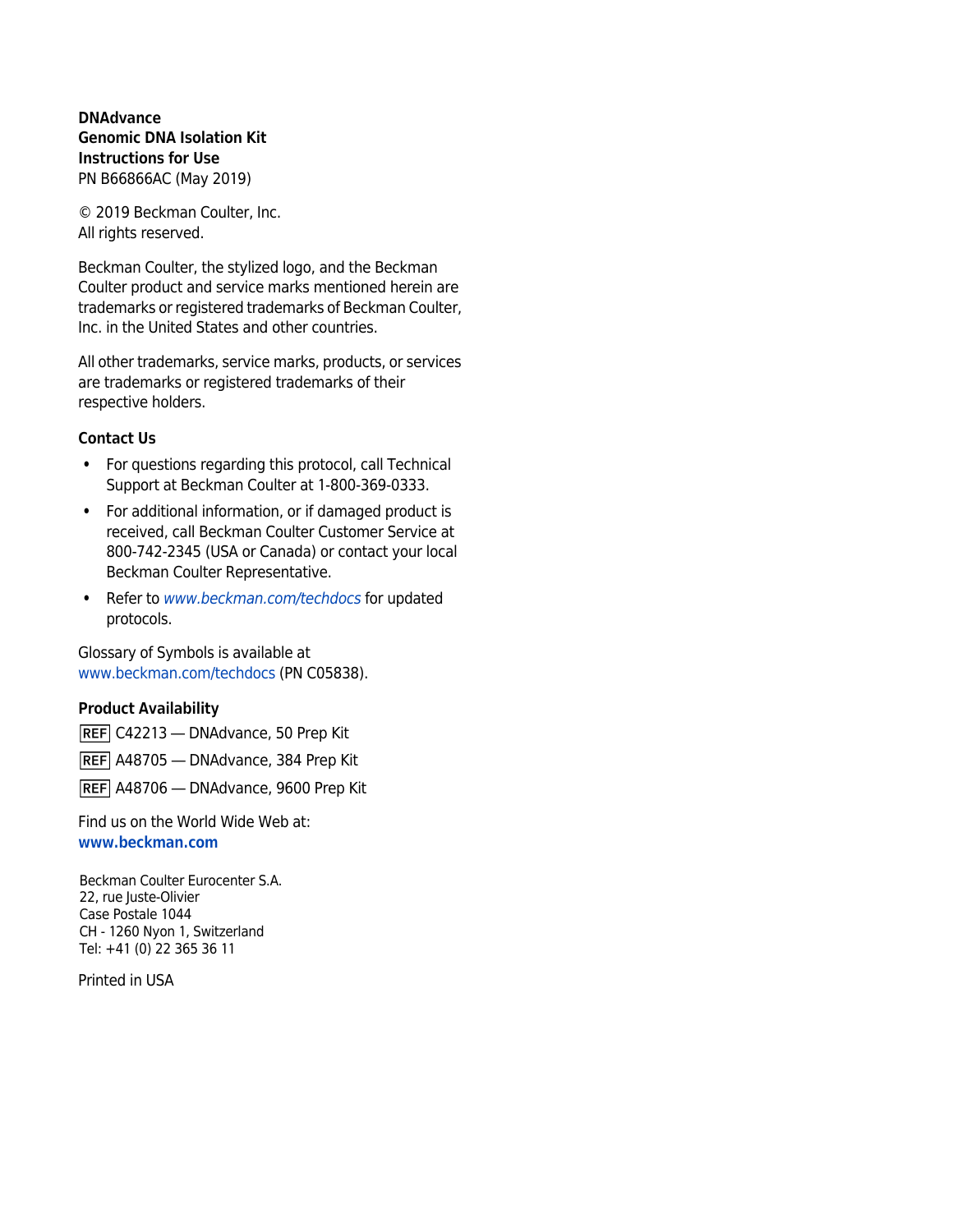# Revision History

*This document applies to the latest version and higher versions. When a subsequent version changes the information in this document, a new issue will be released to the Beckman Coulter website. For updates, go to [www.beckman.com/techdocs](http://www.beckman.com/techdocs) and download the latest version of the manual.*

#### **Revision AC, 05/2019**

Updates include: Format and content updates throughout the manual.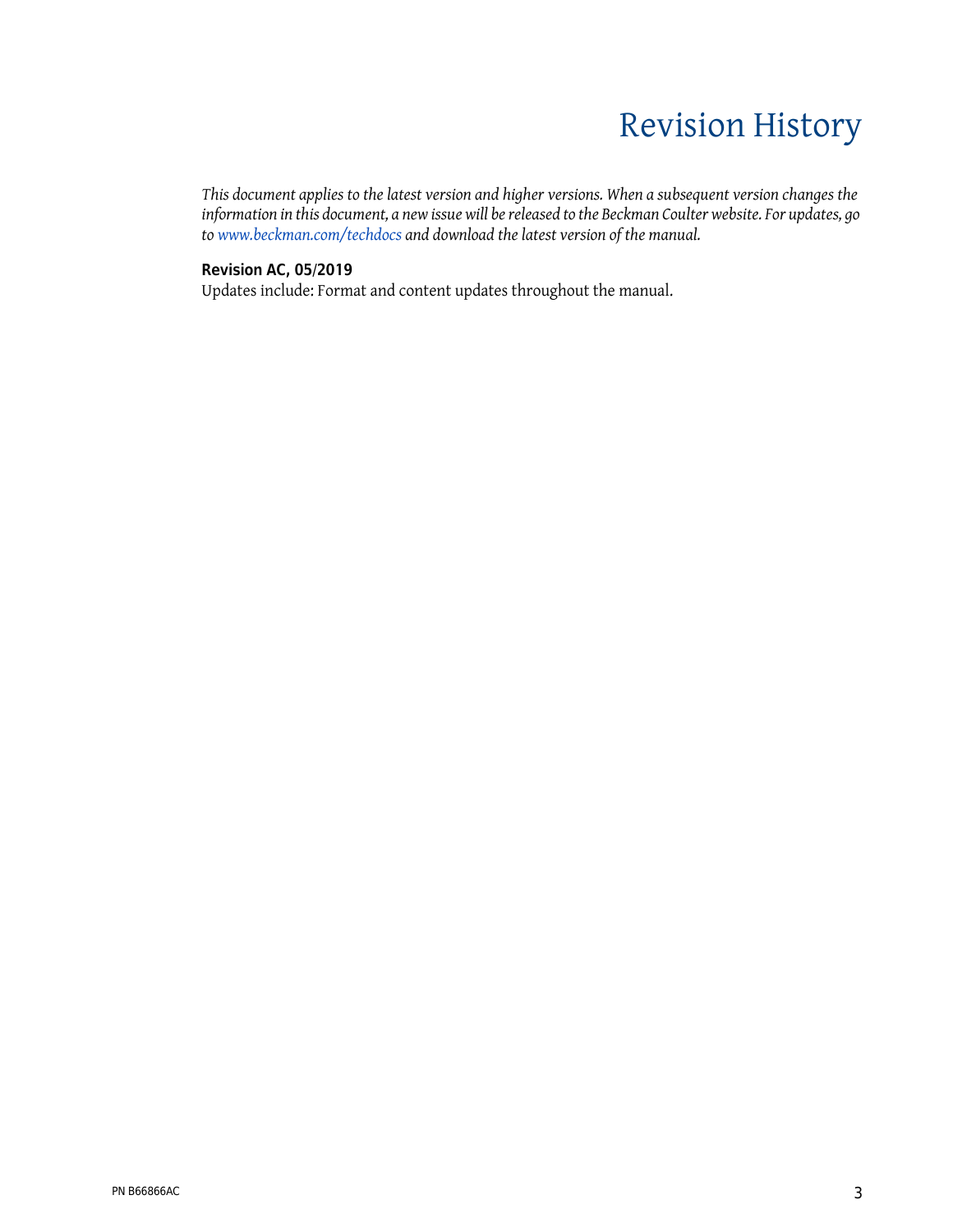# Protocol for Genomic DNA Isolation

**DNAdvance** *is for molecular biology research use only. Not for use in diagnostic procedures.*

#### **Table of Contents**

- **•** *[Product Description](#page-3-0)*, page [4](#page-3-0)
- **•** *[Kit Specifications](#page-4-0)*, page [5](#page-4-0)
- **•** *[Statement of Warnings](#page-4-1)*, page [5](#page-4-1)
- **•** *[Storage and Stability](#page-5-0)*, page [6](#page-5-0)
- **•** *[Materials Supplied](#page-6-0)*, page [7](#page-6-0)
- **•** *[Materials Required but not Supplied](#page-6-1)*, page [7](#page-6-1)
- **•** *[Process Overview](#page-7-0)*, page [8](#page-7-0)
- **•** *[Sample Preparation](#page-8-1)*, page [9](#page-8-1)
- **•** *[Procedure \(For up to 20 mg of sample\)](#page-8-0)*, page [9](#page-8-0)

#### <span id="page-3-0"></span>**Product Description**

The DNAdvance DNA Isolation Kit utilizes Beckman Coulter's patented SPRI paramagnetic bead technology to isolate genomic DNA from a variety of sources. This protocol provides instructions to extract DNA from fresh or frozen rodent tails. The protocol is performed in 96-well format. Purification begins by the addition of a lysis buffer, DTT, and Proteinase K to rupture cell membranes and digest protein. DNA is then immobilized on magnetic particles by the addition of a magnetic binding reagent. This differential binding allows the DNA to be easily separated from contaminants using a magnetic field. Contaminants can then be rinsed away using a simple washing procedure, leaving the genomic DNA ready for elution from the magnetic particles. The 96-well plate format procedure is highly amenable to automation as it utilizes magnetic separation, eliminating the need for vacuum filtration or centrifugation.

Genomic DNA from the DNAdvance Kit can be used in:

- **•** Agarose gel analysis
- **•** PCR amplification
- **•** Restriction enzyme digestion
- **•** Membrane hybridizations (e.g., Southern and dot/slot blots).
- **•** AFLP, RFLP, RAPD, microsatellite and SNP analyses (for genotyping, fingerprinting, etc.)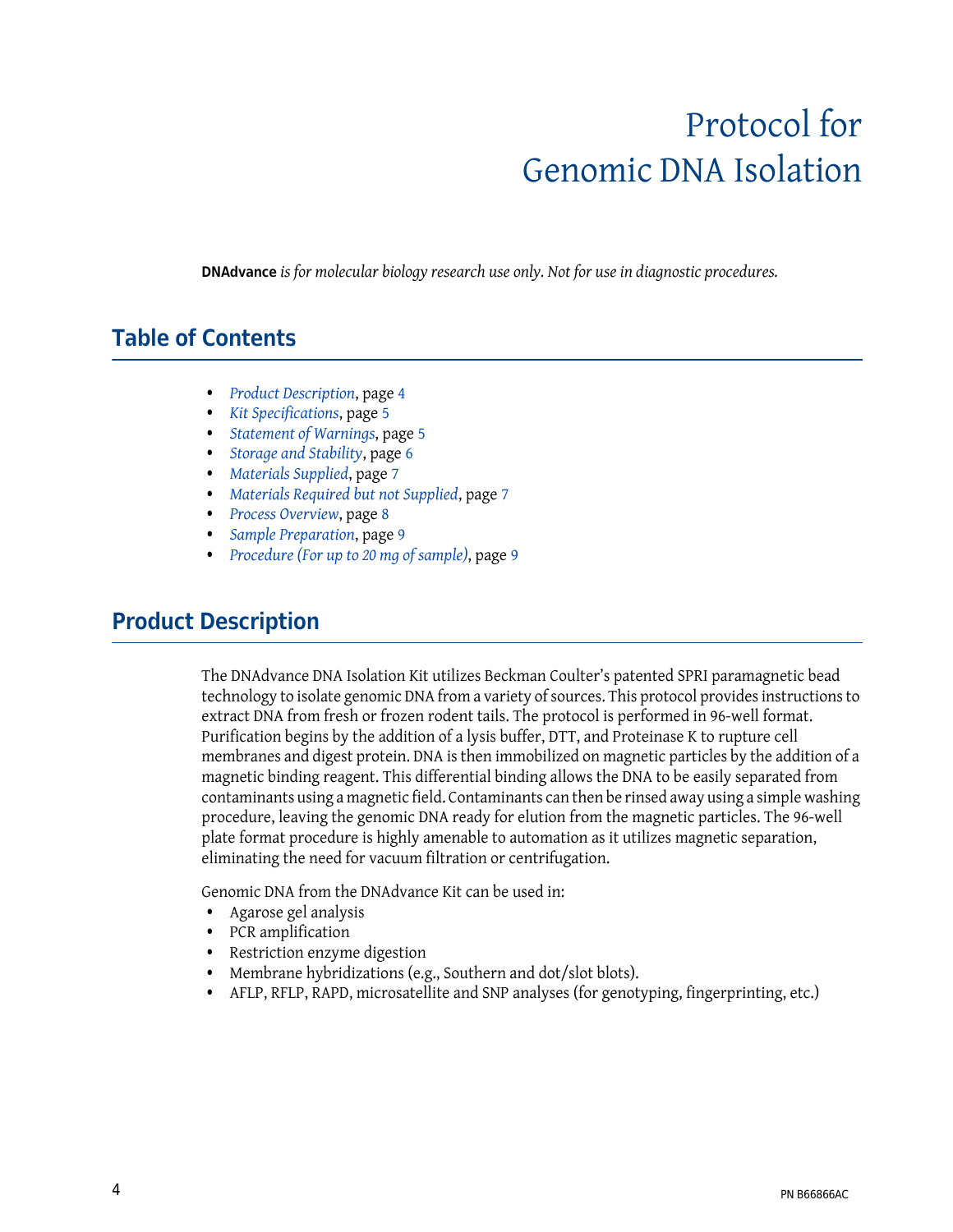## <span id="page-4-0"></span>**Kit Specifications**

| <b>Kit Part Number</b> | <b>Number of Preps</b> |
|------------------------|------------------------|
| C42213                 | 50 preps               |
| A48705                 | 384 preps              |
| A48706                 | 9600 preps             |

### <span id="page-4-1"></span>**Statement of Warnings**

The U.S. Centers for Disease Control, the Food and Drug Administration, and the American Hospital Association recommend applying "universal precautions" when handling subject's specimens to protect health care and laboratory workers. Under universal precautions, all subjects are considered potentially infectious for blood-borne pathogens. It is recommended that workers protect themselves from contact with the specimens by wearing Proper Protective Equipment which includes gloves, goggles, and lab coats.

| <b>DANGER</b>       |                                                                                                     |
|---------------------|-----------------------------------------------------------------------------------------------------|
| <b>Proteinase K</b> |                                                                                                     |
| H315                | Causes skin irritation.                                                                             |
| H319                | Causes serious eye irritation.                                                                      |
| H334                | May cause allergy or asthma symptoms or breathing difficulties if<br>inhaled.                       |
| H335                | May cause respiratory irritation.                                                                   |
| P <sub>261</sub>    | Avoid breathing vapors.                                                                             |
| P <sub>280</sub>    | Wear protective gloves, protective clothing and eye/face protection.                                |
| P284                | In case of inadequate ventilation, wear respiratory protection.                                     |
| P304+P340           | IF INHALED: Remove person to fresh air and keep at rest in a position<br>comfortable for breathing. |
| <b>P312</b>         | Call a POISON CENTER or doctor/physician if you feel unwell.                                        |
| P342+P311           | If experiencing respiratory symptoms: Call a POISON CENTER or<br>doctor/physician.                  |
| P403+P233           | Store in a well-ventilated place. Keep container tightly closed.                                    |
|                     | Safety Data Sheet is available at www.beckman.com/techdocs.                                         |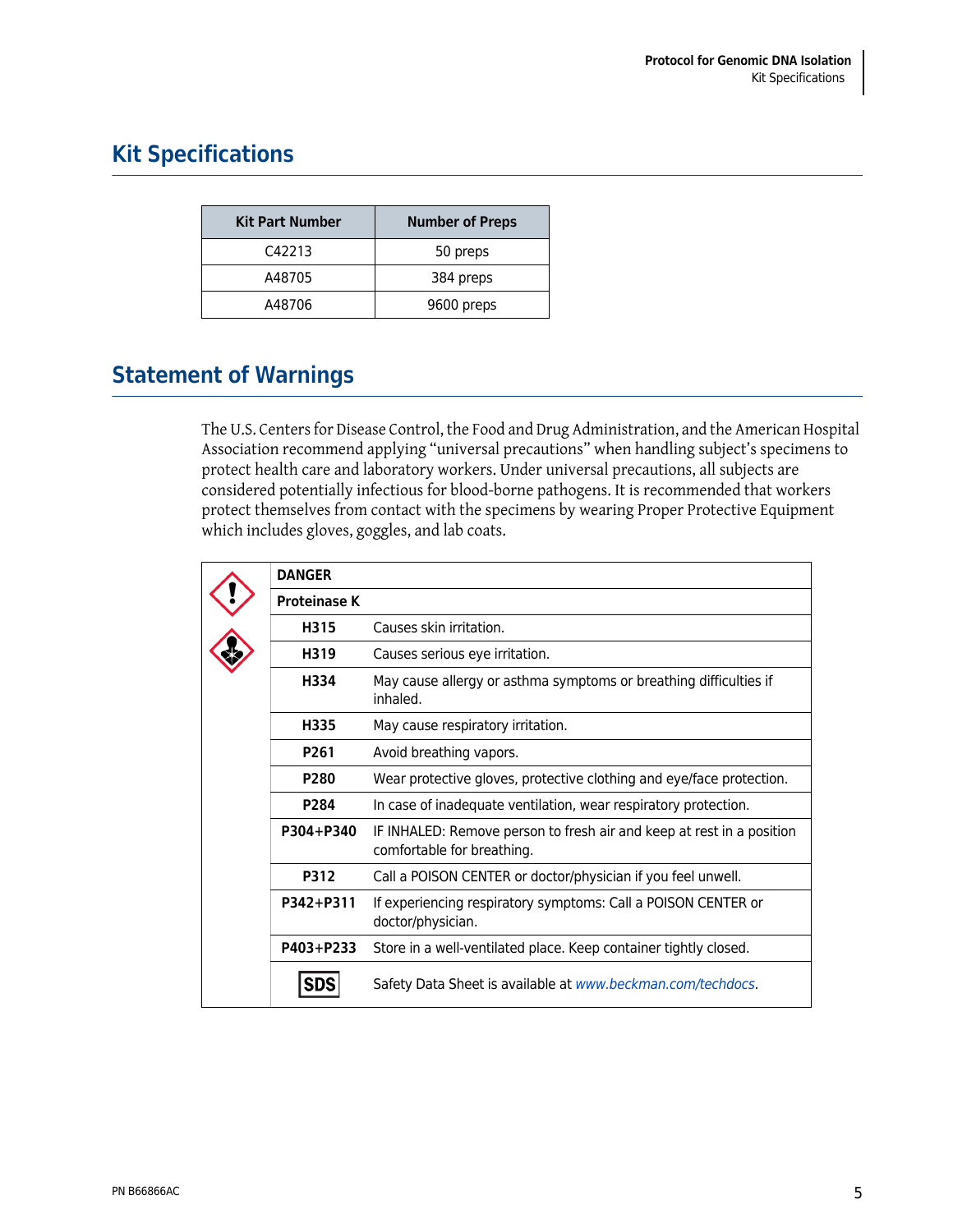| <b>WARNING</b>                                    |                                                              |  |
|---------------------------------------------------|--------------------------------------------------------------|--|
| <b>Pre-Bind PBBA:</b> Thiocyanate Sodium 20 - 30% |                                                              |  |
| H303                                              | May be harmful if swallowed.                                 |  |
| H313                                              | May be harmful in contact with skin.                         |  |
| H412                                              | Harmful to aquatic life with long lasting effects.           |  |
| P <sub>273</sub>                                  | Avoid release to the environment.                            |  |
| P312                                              | Call a POISON CENTER or doctor/physician if you feel unwell. |  |
| ISDS                                              | Safety Data Sheet is available at www.beckman.com/techdocs.  |  |

| <b>WARNING</b>                                                              |                                                                    |  |
|-----------------------------------------------------------------------------|--------------------------------------------------------------------|--|
| Lysis LBH: Ethylenediaminetetraacetic Acid, Disodium Salt, Dihydrate 1 - 5% |                                                                    |  |
| H316                                                                        | Causes mild skin irritation.                                       |  |
|                                                                             | P332+P313 If skin irritation occurs: Get medical advice/attention. |  |
| <b>SDS</b>                                                                  | Safety Data Sheet is available at www.beckman.com/techdocs.        |  |

# <span id="page-5-0"></span>**Storage and Stability**

**NOTE** Refer to the product labels for expiration dates.

| Reagent              | <b>Storage Condition</b>     |
|----------------------|------------------------------|
| <b>Lysis LBH</b>     | <b>Room Temperature</b>      |
| <b>Pre-Bind PBBA</b> | <b>Room Temperature</b>      |
| <b>Bind BBE</b>      | $4^\circ C$<br>DO NOT FREEZE |
| <b>Elution EBA</b>   | <b>Room Temperature</b>      |
| <b>Proteinase K</b>  | $-20^{\circ}$ C              |
| <b>PK Buffer</b>     | <b>Room Temperature</b>      |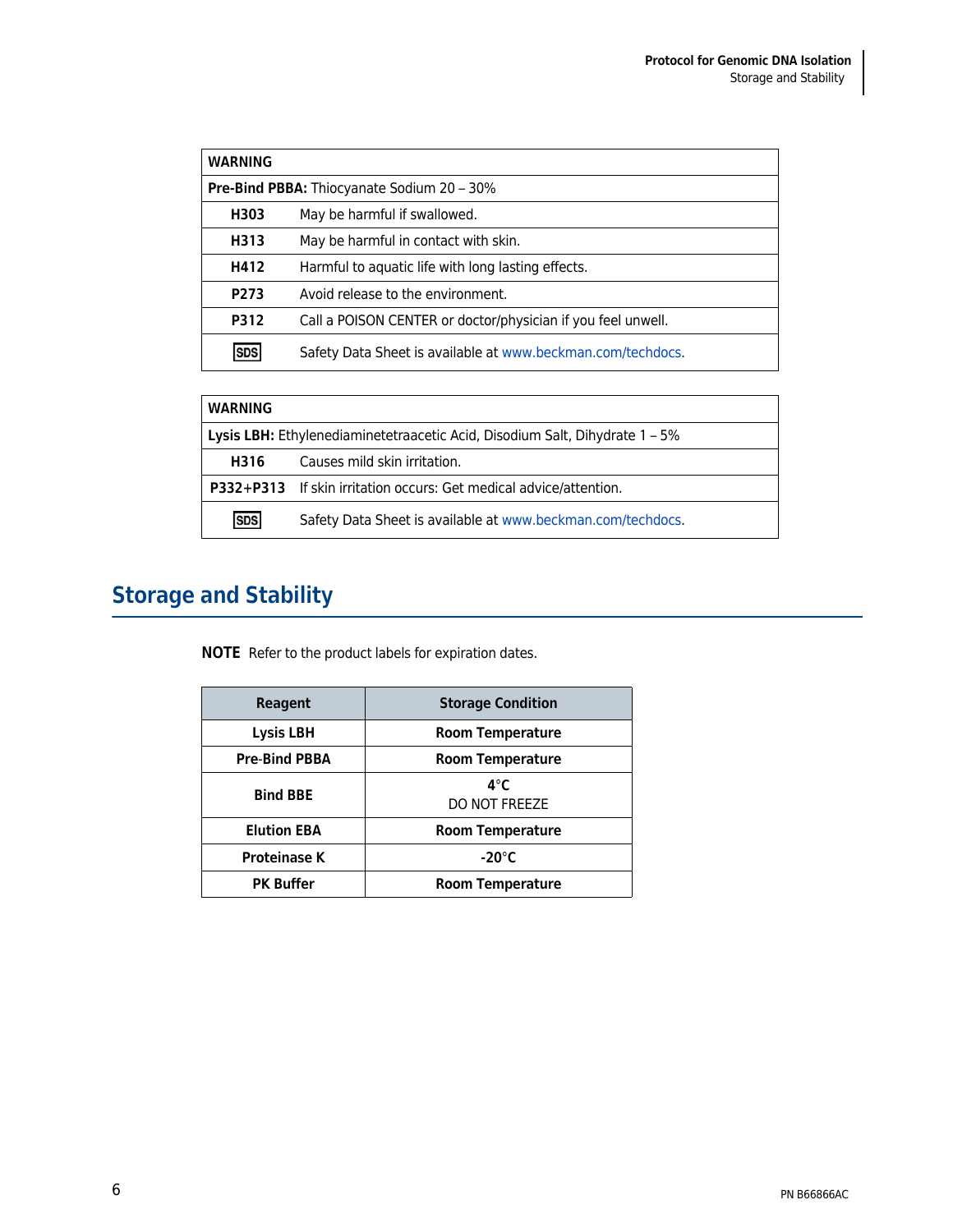# <span id="page-6-0"></span>**Materials Supplied**

| <b>Reagent</b>                            | 50 Preps Kit<br>(C42213) | 384 Preps Kit<br>(A48705) | 9600 Preps Kit<br>(A48706) | <b>Symbol</b> |
|-------------------------------------------|--------------------------|---------------------------|----------------------------|---------------|
| <b>Lysis LBH</b>                          | <b>REF</b> C42178        | <b>REF</b> C42197         | <b>REF</b> C42203          |               |
| <b>Pre-Bind PBBA</b>                      | <b>REF</b> C42179        | <b>REF</b> C42198         | <b>REF</b> C42204          | PBBA          |
| <b>Bind BBE</b>                           | <b>REF</b> C42193        | <b>REF</b> C42199         | <b>REF</b> C42205          | <b>BBE</b>    |
| <b>Elution EBA</b>                        | <b>REF</b> C42195        | <b>REF</b> C42201         | <b>REF</b> C42207          | EB/           |
| <b>Proteinase K</b>                       | <b>REF</b><br>C42196     | <b>REF</b><br>C42202      | <b>REF</b><br>C42208       |               |
| <b>Proteinase K Buffer</b><br>(PK Buffer) | <b>REF C42302</b>        | <b>REF</b> C42302         | <b>REF</b> C42151          |               |

# <span id="page-6-1"></span>**Materials Required but not Supplied**

#### **Consumables and Hardware**

| <b>Item</b>               | <b>Type</b>                                                                                                           |
|---------------------------|-----------------------------------------------------------------------------------------------------------------------|
| <b>Magnetic Separator</b> | <b>SPRIPlate 96R Ring Super Magnet Plate</b><br>(Beckman Coulter product # A32782, www.beckman.com)                   |
| <b>Reaction Plate</b>     | 96-well 1.2 mL Magnet Compatible Deepwell Block<br>(Thermo Scientific product # AB-1127, www.thermoscientificbio.com) |
| <b>Seals</b>              | 96 Cap Sealing Mat<br>(Thermo Scientific product # AB-0662, www.fishersci.com)                                        |
| <b>Incubator Shaker</b>   | Any shaking incubator that can be set to 55°C and 100 rpm.                                                            |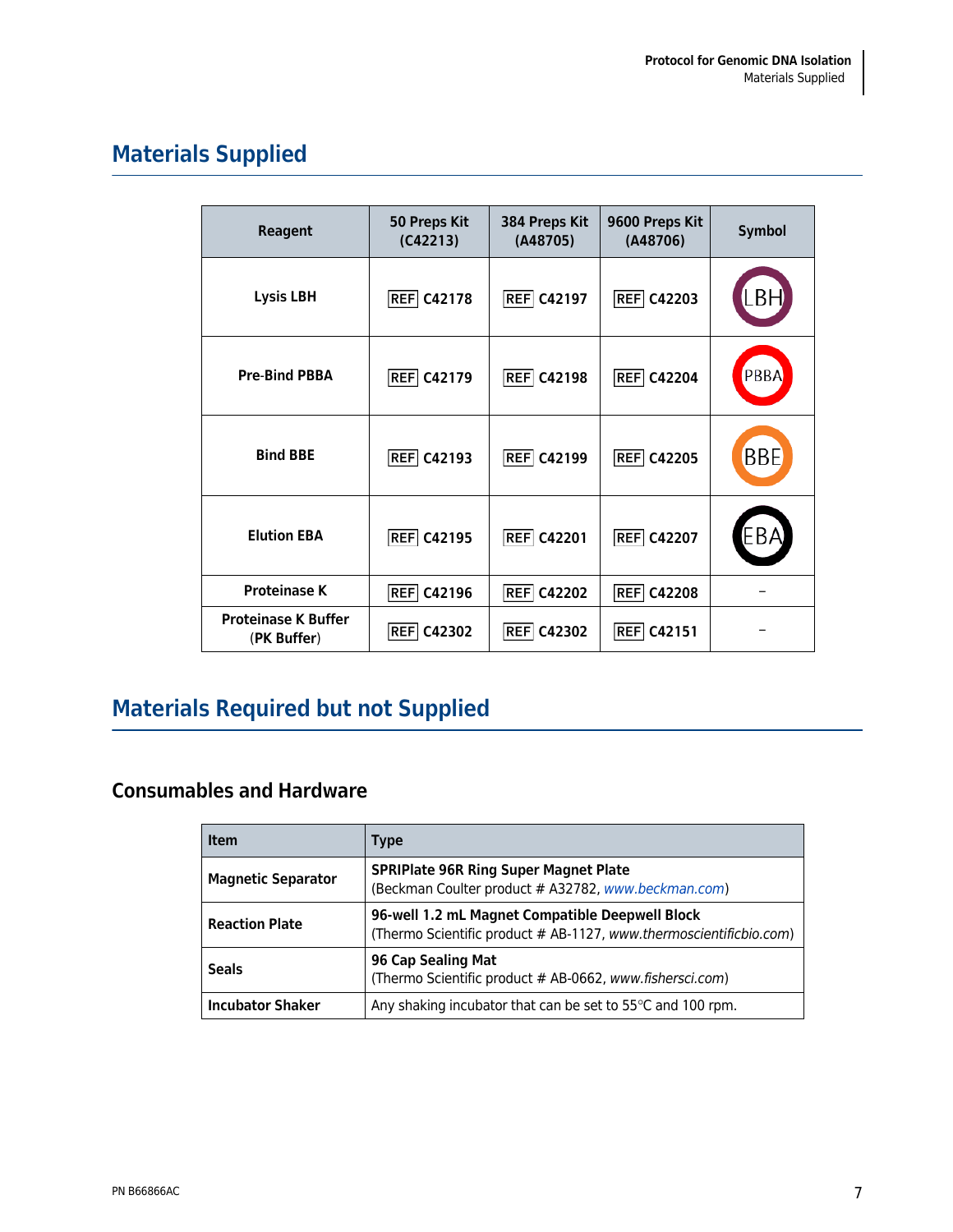#### **Reagents**

| <b>Item</b>              | Supplier &<br>Catalog Number                |
|--------------------------|---------------------------------------------|
| l 100% Ethanol 200 Proof |                                             |
| 1M DTT                   | Sigma Aldrich product #43816, or equivalent |

### <span id="page-7-0"></span>**Process Overview**



- **1.** Lyse up to 20 mg of specimen in Lysis (LBH), DTT, and Proteinase K.
- **2.** Bind genomic DNA to paramagnetic beads.
- **3.** Separate beads from contaminants.
- **4.** Wash the magnetic beads with **70% Ethanol** to remove contaminants.
- **5.** Elute DNA from magnetic particles.
- **6.** Transfer to new plate.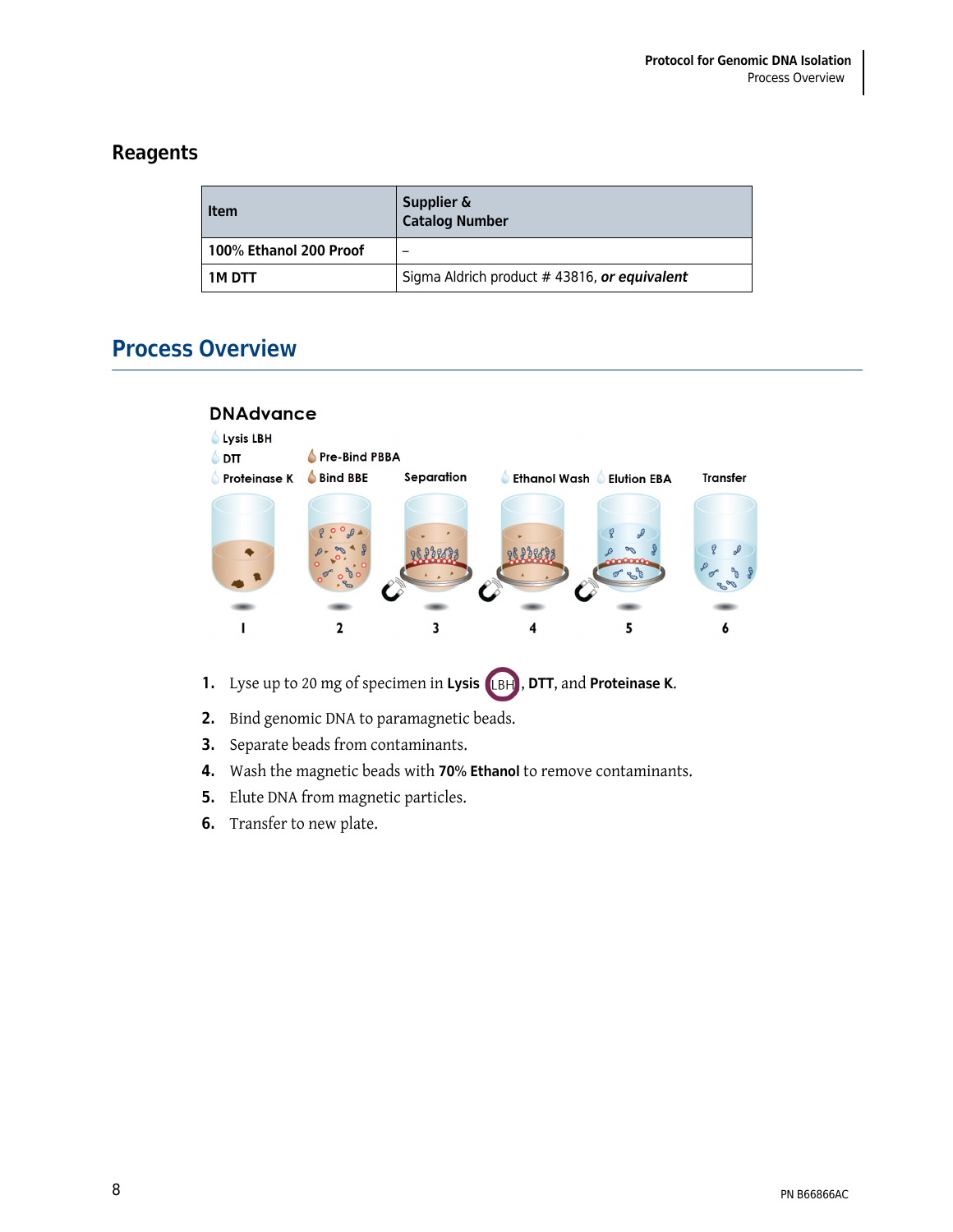### <span id="page-8-1"></span>**Sample Preparation**

**1** For each new kit, assemble **Proteinase K Solution** according to the following chart:

| Kit                                | Volume of PK Buffer to add to<br>Proteinase K bottle, final<br>concentration of 40 mg/mL |
|------------------------------------|------------------------------------------------------------------------------------------|
| 50 Kit (C42213)                    | 425 µL                                                                                   |
| 384 Kit (A48705)                   | $3.25$ mL                                                                                |
| 9600 Kit (A48706)                  | 81 mL                                                                                    |
| Storage condition once<br>prepared | $-20^{\circ}$ C                                                                          |

- **2 Starting Material:** The DNAdvance kit is designed for fresh or frozen rodent tails. However, DNA from various tissue types could be extracted with this protocol.
	- **a.** Cut up to **20 mg** of sample (equivalent to 10 mm of mouse tail tip) into small pieces and put them into each well of a 1.2 mL plate.

Lysis of sample is most effective when samples are cut into small pieces. The samples can be prepared at room temperature.

**b.** For fresh or frozen sample from **10** to **20 mg**, incubate it at **37°C** for **30 minutes** before adding the lysis buffer **(Lysis LBH**).

### <span id="page-8-0"></span>**Procedure (For up to 20 mg of sample)**

**NOTE** Beckman Coulter Inc. strongly recommends using aerosol-barrier (filter) pipette tips when performing the DNAdvance purification.

**1** Make the following **Lysis Master Mix**:

| Component              | Volume (µL) |
|------------------------|-------------|
| Lysis (LBH)            | 188         |
| 1M DTT                 |             |
| Proteinase K (40mg/mL) |             |
|                        |             |

**2** Add **200 μL** of the **Lysis Master Mix** into each well and seal the plate with a 96-cap sealing mat.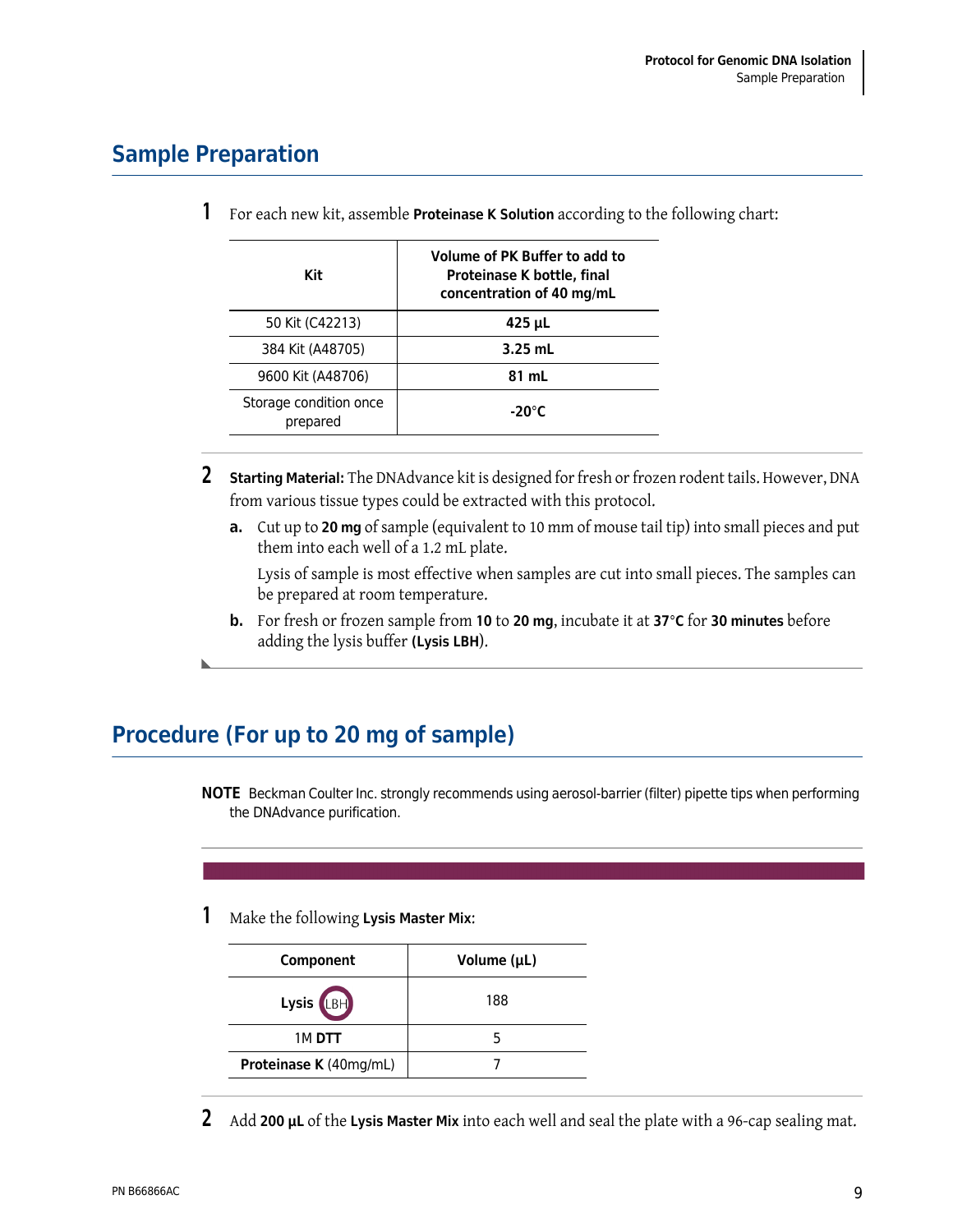**3** Incubate the plate at **55°C** in a shaking incubator **overnight** (18-20 hours) at **100 rpm**.

Shaking while incubating at **55°C** helps digestion. To prevent evaporation, place a heavy metal block on top of the sealing mat. Note that for specimen that has less than **10 mg** of mouse tail tip, this incubation time can be shortened to **4 hours** following **37°C** for **30 minutes** prior to

adding Lysis<sup>(LBH)</sup>

- **4** Remove the plate from the water bath or heat incubator.
- **5** Quick spin the plate to remove any condensation before unsealing. Digested lysate can be kept at **-80°C** if the subsequent steps are not performed immediately.
- **6** Transfer the lysate into a new 1.2 mL plate.
- **7** Add **100 μL** of **Pre-Bind** buffer and pipette mix **10 times** or until mixed well.
- **8** Shake **Bind BBE** bottle until bead particles are resuspended well in solution.
- **9** Add **170 μL** of **Bind** buffer in each well and pipette mix **15 times** or until mixed well.

During this step, DNA binds to the magnetic particles. When mixing, use a mix volume that is slightly less than the total volume in the well and pipette slowly to minimize the formation of air bubbles. Air bubbles can trap magnetic beads and prevent them from being pulled to the bottom of the plate, thus decreasing yield.

- **10** Incubate the plate at **room temperature** for **1 minute**.
- **11** Place the sample plate on an SPRIplate Super Magnet for **4 minutes** to separate the beads from the solution.
- **12** Aspirate and discard the supernatant while the plate is situated on the magnet.

When aspirating, place the pipette at the center of the well to avoid disturbing the ring of magnetic beads.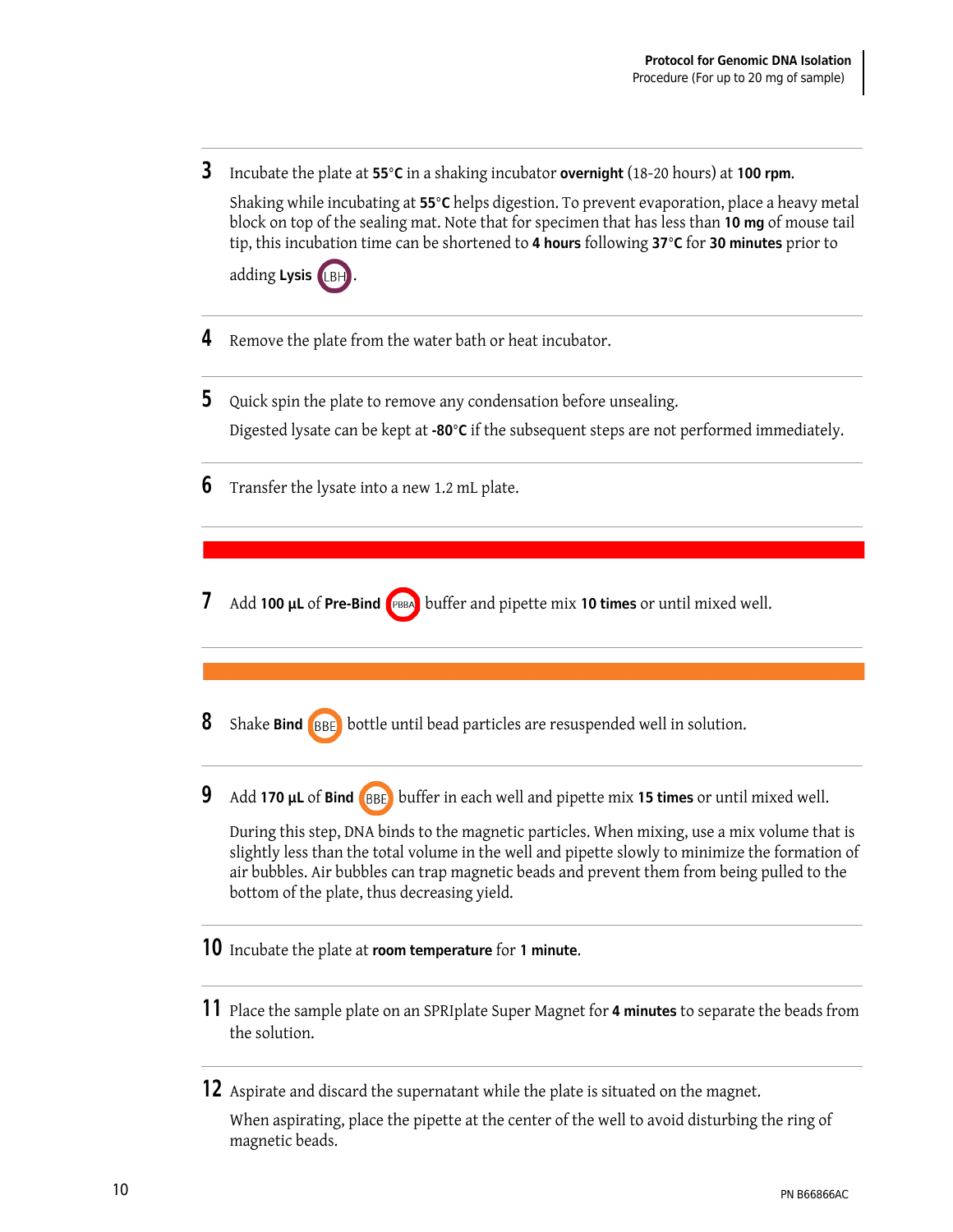- <span id="page-10-0"></span>**13 Take the plate off the magnet.** Add **340 μL** of **70% Ethanol** and pipette mix **20 times** or until the magnetic beads are resuspended from the bottom of the well. Make fresh **70% Ethanol** for each extraction. Pipette mix until the magnetic beads are back in suspension.
- **14** Place the plate back on the magnet for **1 minute**, or until the solution clears.
- <span id="page-10-1"></span>**15** Aspirate and discard the supernatant while the plate is situated on the magnet. Avoid disturbing the ring of magnetic beads.
- **16** Repeat steps [13](#page-10-0) through [15](#page-10-1) two more times for a total of three **Ethanol** washes.
- **17** Remove as much of the final **Ethanol** wash as possible before adding **Elution EBA**.
- **18 Take the plate off the magnet.** Add 200 **µL** of **Elution** (EBA) and pipette mix 10 times or until the magnetic beads are completely resuspended from the bottom of the well.
- **19** Place the plate back on the magnet for **5 minutes**, or until the solution clears.

**20** Transfer **190 μL** of supernatant to a clean plate or tubes for storage.

Aspirate slowly and do not disturb the ring of beads while pipetting. Transferring all **200 μL** of product is not recommended as it may carry over some magnetic beads. If beads are being aspirated during the transfer, dispense the sample back into the plate and incubate for another **5 minutes** and then aspirate slowly.

**21** Store DNA at **-80°C** for further use.